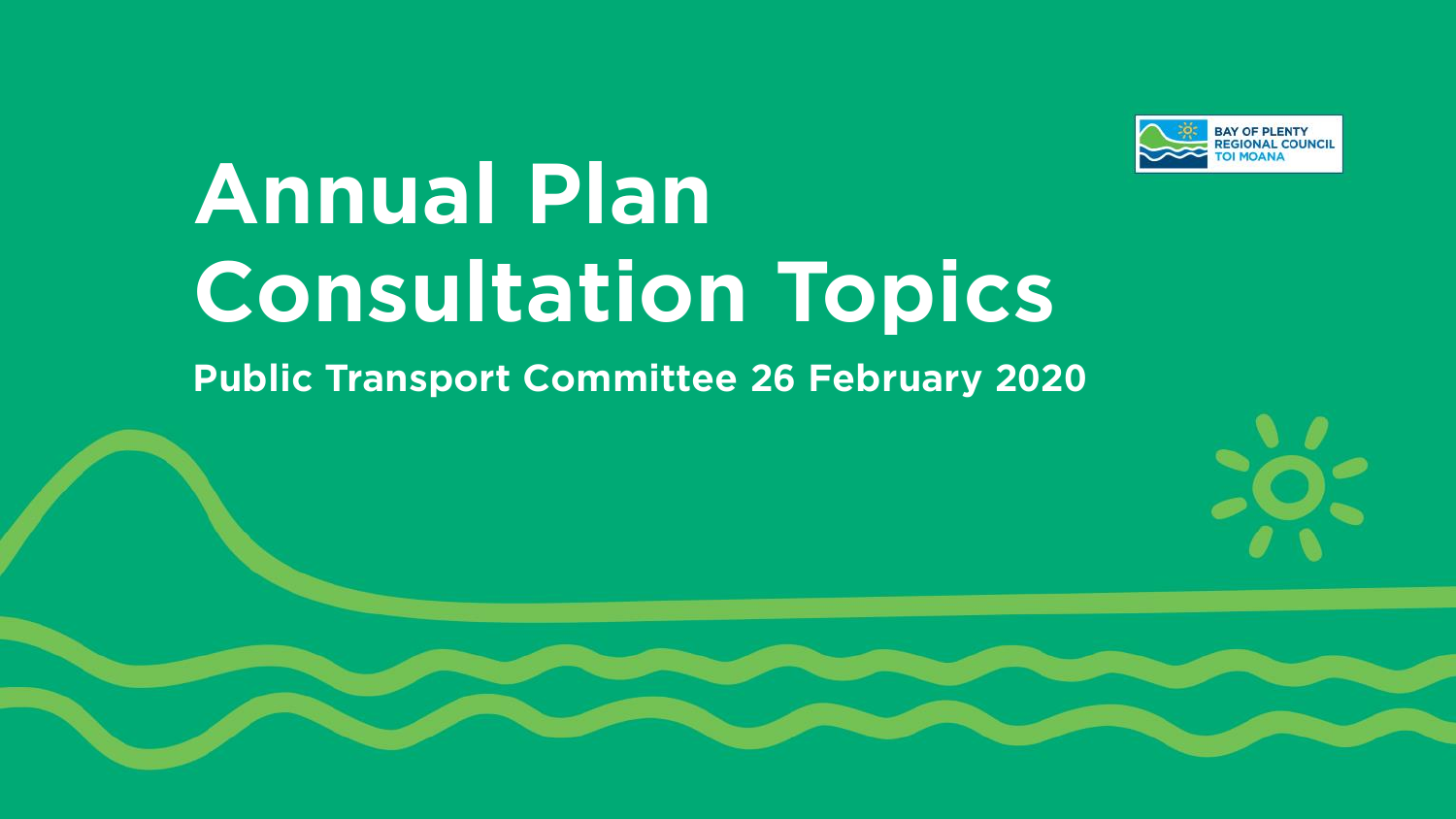# **Consultation Topics – Annual Plan**

- *1. Mode Shift*
- *2. Regional Fare Review* 
	- Weekly Fare Cap (option 2)
	- Free Travel for the Disabled (option 3)
	- Community Service Concession (option 7)

# *3. Network Changes*

- Pyes Pā Route;
- A Kawerau On-Demand Service (1 Year Trial);
- An Ōpōtiki and Kawerau Health Shuttle.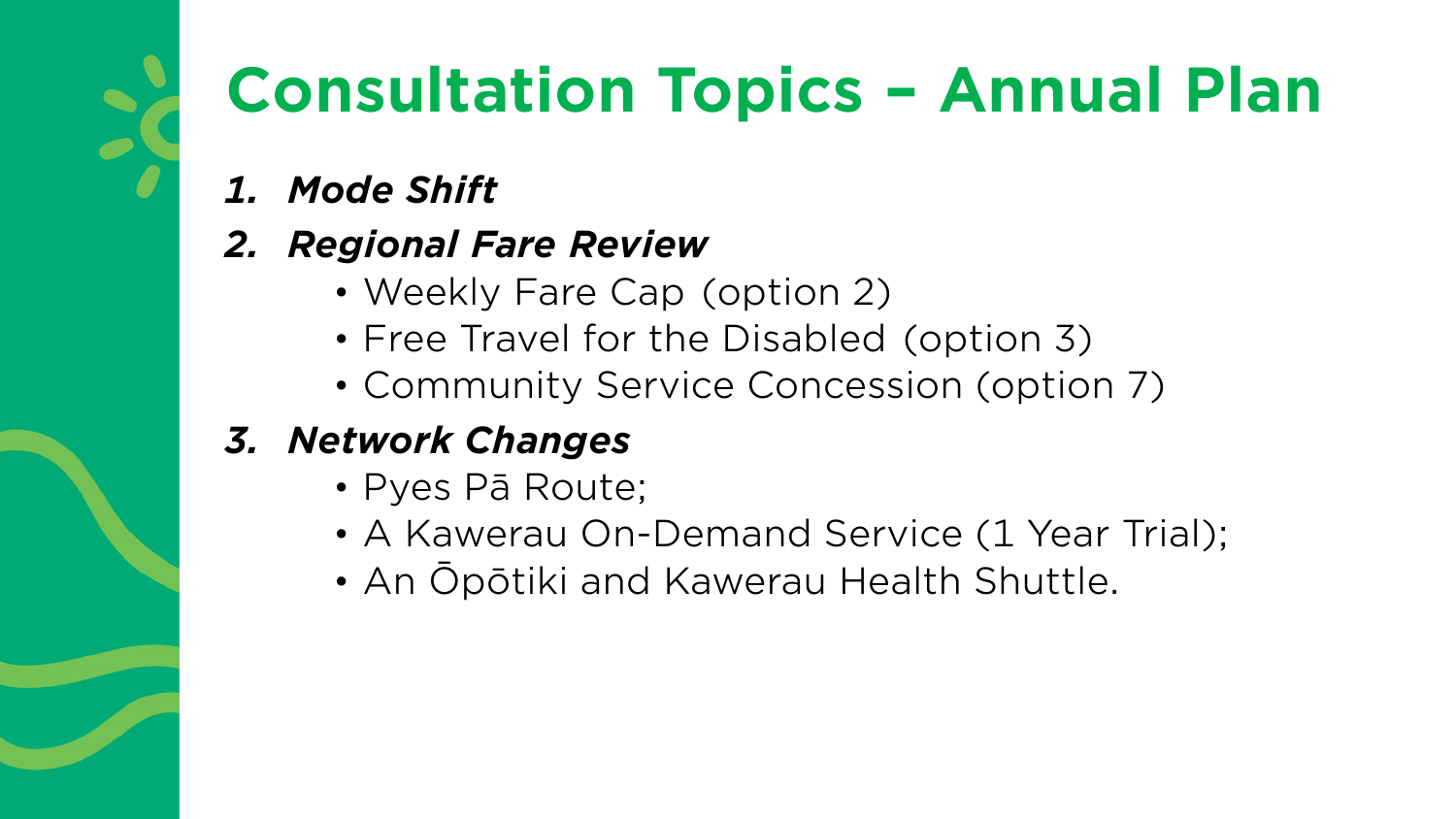# **Possible Consultation Questions**

# **Topic: Mode Shift**

• How do we encourage people to shift away from cars and onto public transport, cycling, or walking?

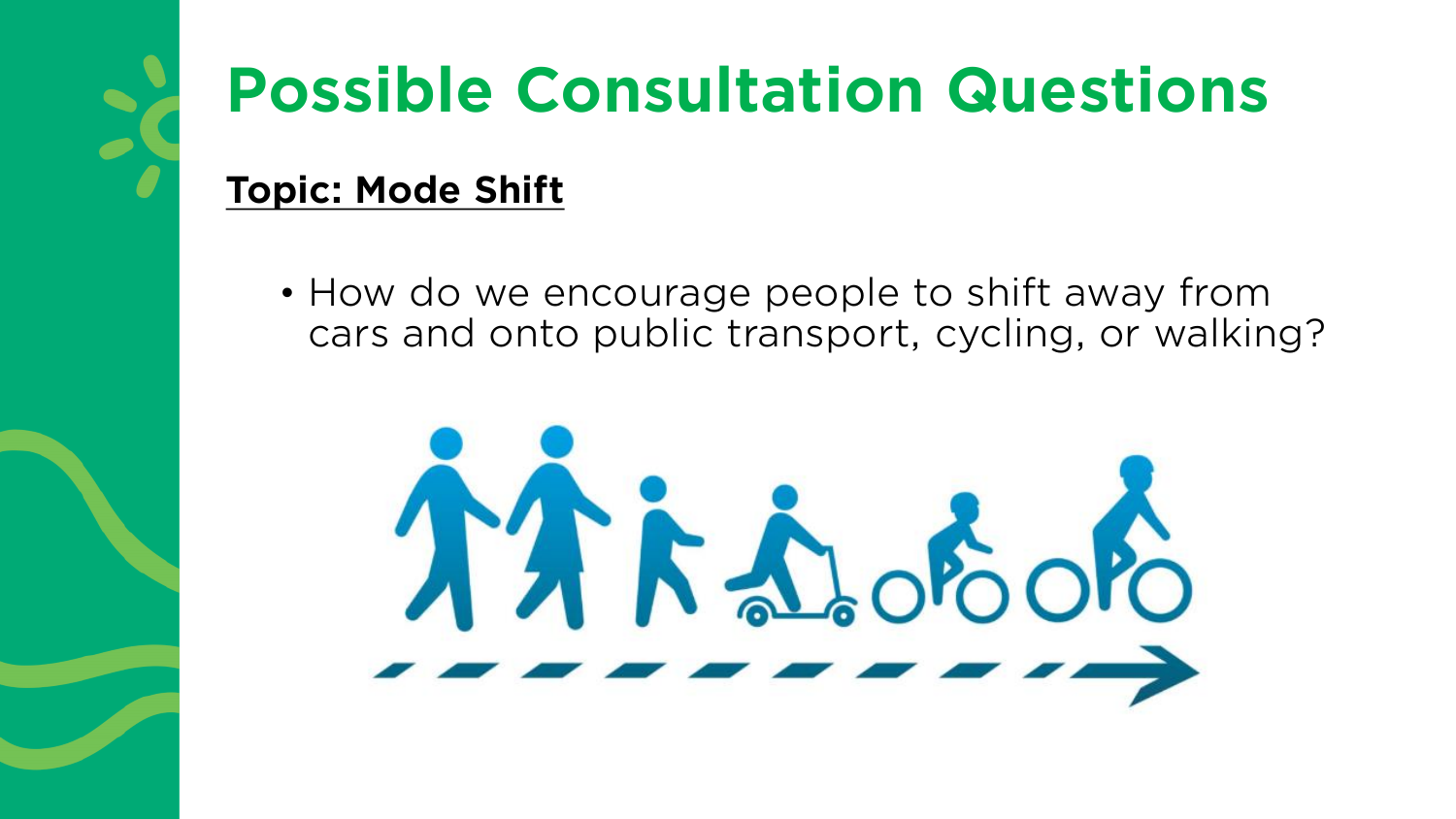# **Possible Consultation Questions**

# **Topic: Regional Fare Review**

## *Weekly Fare Cap*

• Do you support the introduction of a weekly fare cap to support bus users that utilise bus services on a regular basis?

## *Free Travel for the Disabled*

• Do you support free travel for people with a disability?

## *Community Service Concession*

• Do you support providing a reduced fare rate for people that hold a Community Services card? (40% concession)